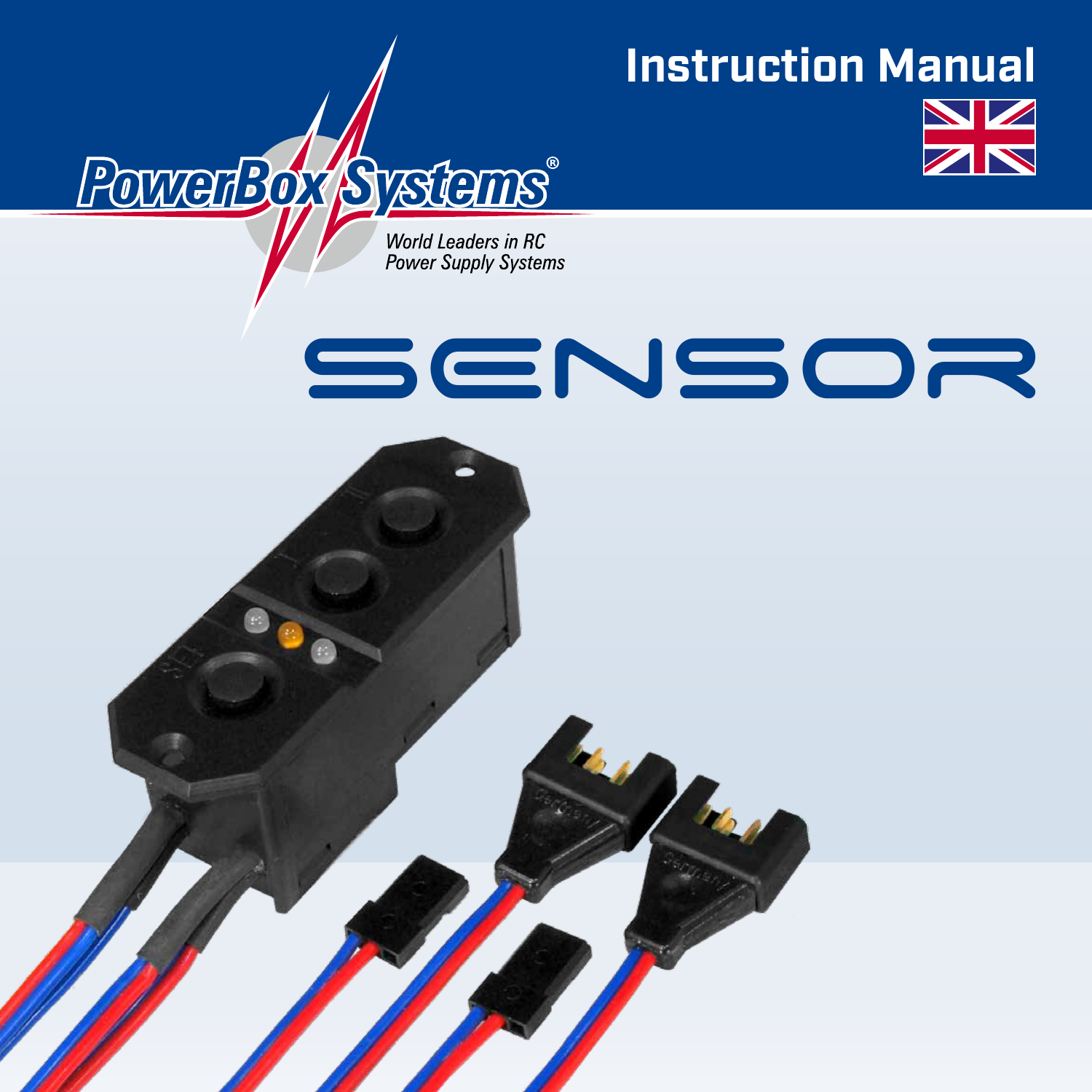#### **Dear customer,**

we are delighted that you have decided to purchase the **PowerBox Sensor** power supply from our range.

We hope you have many hours of pleasure and great success with your **Power-Box Sensor**.

#### **Product description**

The **PowerBox Sensor** provides genuine redundancy in the power supply system, and is in no way inferior to its big brothers in terms of security, as it features two integral, completely independent regulatory and switching systems. Other comparable products available commercially boast of duplication, but this always simply refers to the number of batteries connected to the system. Our backer is actually fitted with two micro-controllers, two regulatory circuits, two switch circuits and a dual voltage monitoring circuit.

In order to be able to use modern battery types such as LiPo/LiIon and LiFePo, the two integral regulators reduce the battery voltage to 5.9 V, which is the correct value for 6 V servos. The unit is also a good choice for capping the voltage of 5S NiMH packs at 5.9 V, as the voltage of these batteries can be excessive when fully charged. Regulating the voltage extends the useful life of the servos, and ensures constant servo torque and transit speed - regardless of the state of charge of the batteries.

Two tri-colour LEDs indicate the state of charge of the batteries in four stages. The **PowerBox** also includes a minimum voltage memory which stores the lowest voltage value which occurs during a flight, enabling the pilot to monitor his batteries more accurately. After the flight the minimum value can be read from the LEDs by pressing buttons I and II.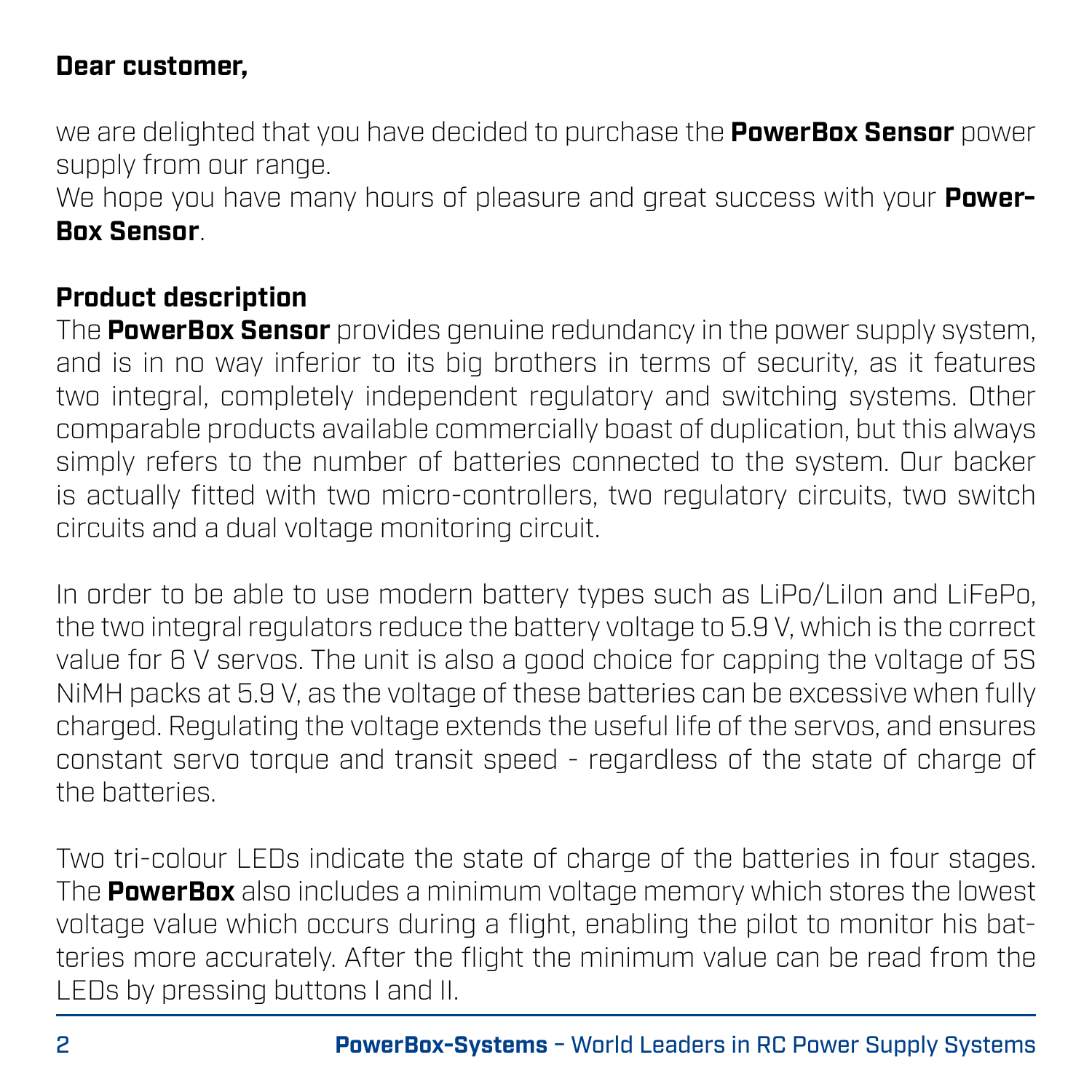#### **More about the Minimum value memory:**

To help you monitor the condition of the two airborne batteries accurately, we provide an additional **minimum value memory (low voltage memory)** for both batteries. This **minimum value memory** records all voltage collapses of both batteries during the last flight. After the flight you can call up lhe minimum value memory by **simultaneously** pressing both sensor buttons **I** and **II before** you switch the system off. Switching off the power supply system resets both memories; the recording process re-commences when you next switch the system on.

#### FEATURES

- double-regulated output voltages for receivers and servos
- 5.9V output voltage
- Separate voltage display for each battery
- Minimum value memory alerts the user to voltage collapses
- Support for four battery types: LiPo, LiIon, NiMH / NiCd, LiFePo
- Suppression of any servo feedback currents which may occur

#### CONTENT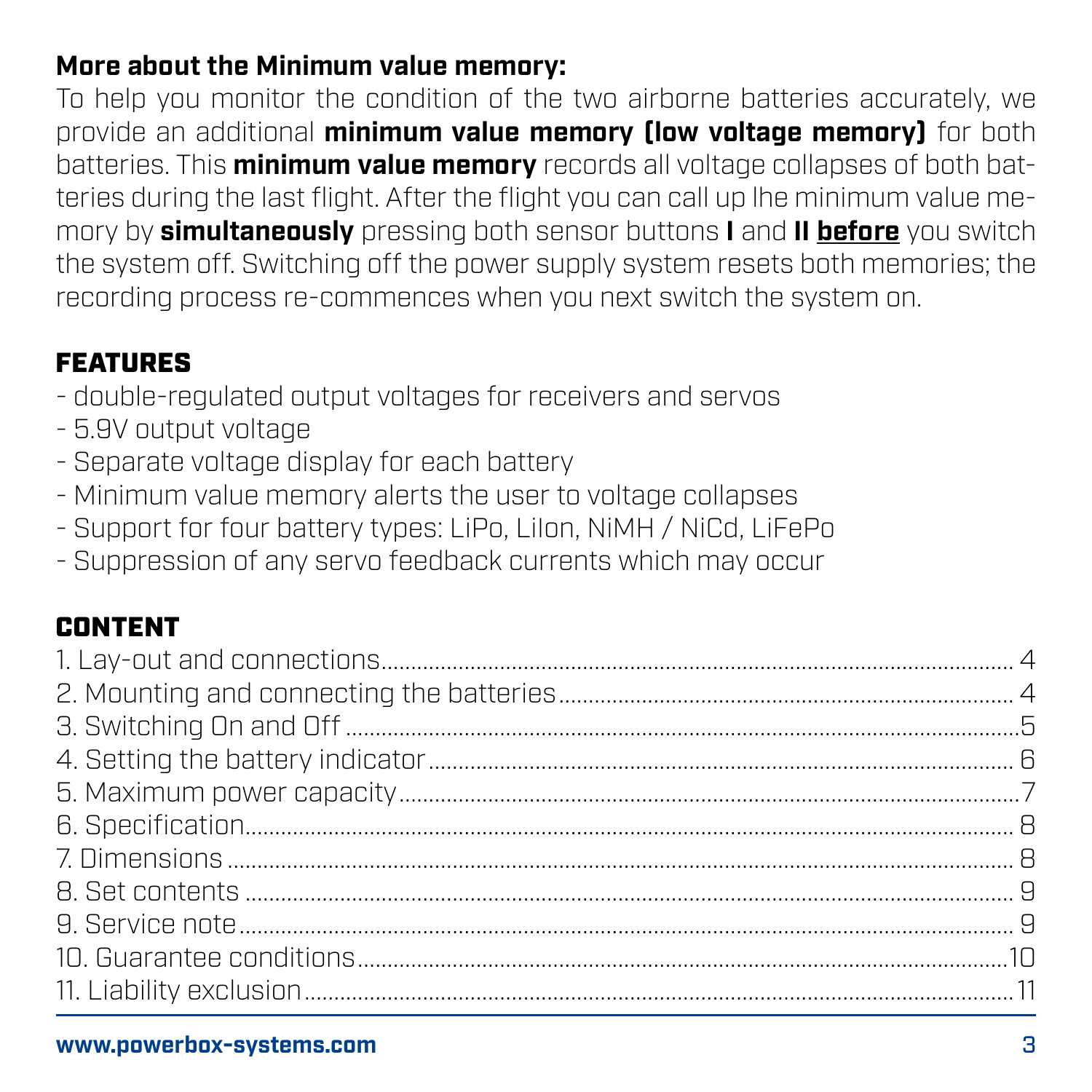#### 1. LAY-OUT AND CONNECTIONS



#### 2. MOUNTING AND CONNECTING THE BATTERIES

The internal card packaging can be used as a template for installing the **PowerBox Sensor**. The **PowerBox Sensor** should also be installed at a point where vibration is low. The GRP fuselage sides of a powered model aircraft are not suitable for this, as they suffer from severe vibration. The appropriate area should be stiffened with a piece of plywood 2 to 3 mm thick; 20 to 40 mm of wood round the switch is generally sufficient to stiffen the GRP fuselage side. Gluing the plate to the GRP material helps to absorb the vibration, and also provides plenty of "meat" for the switch retaining screws.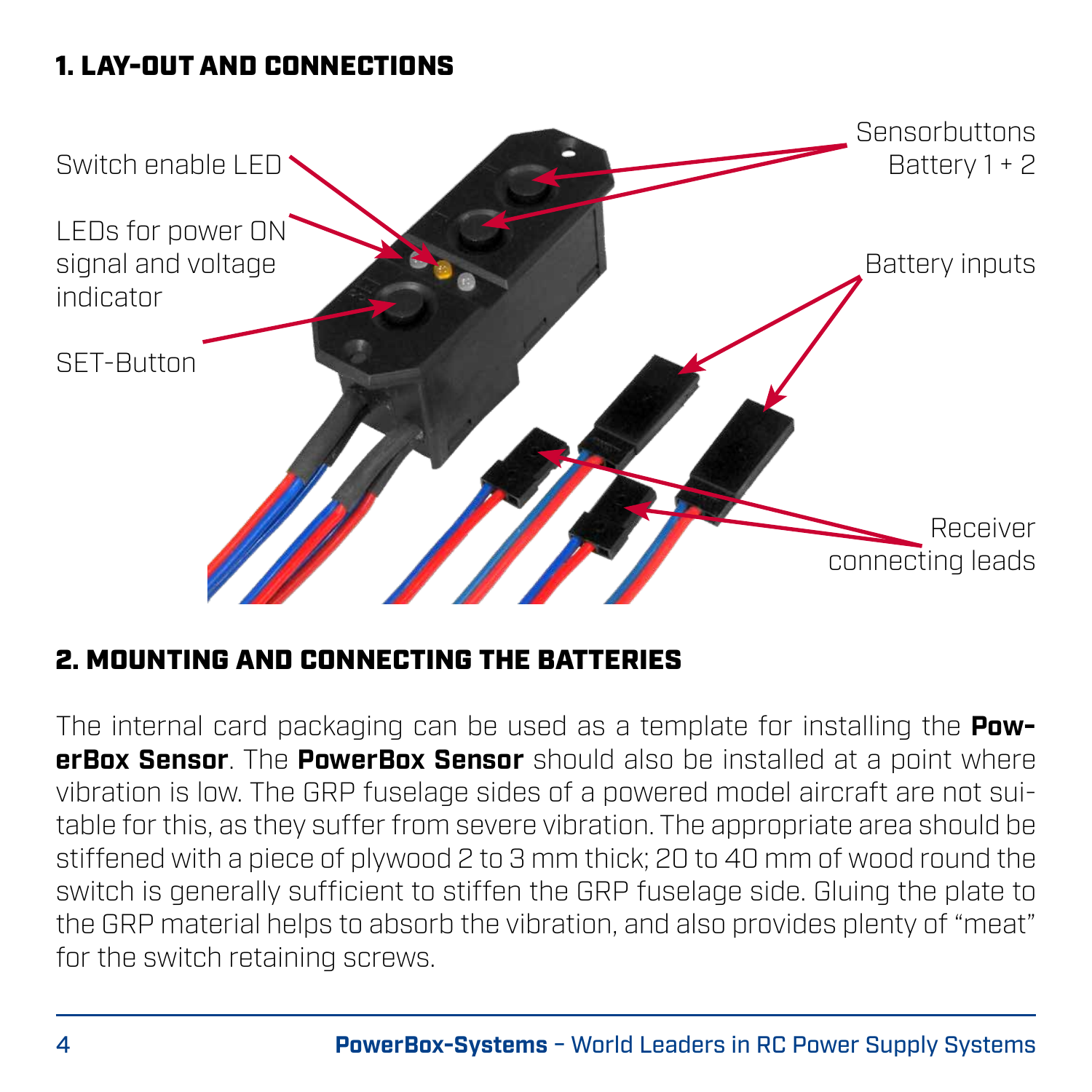Connect a battery of your choice to the battery input, taking care to maintain correct polarity. This can be a 2S (7.4 V) LiPo/LiIon, a 5S NiCd / NiMH battery, or a 2S (6.6 V) LiFePo pack.

By default the voltage monitor is set up to work with a LiPo/LiIon battery.

We recommend that you use the LiPo/LiIon or LiFePo battery packs which we manufacture. All **PowerBox batteries** are equipped with appropriate electronic monitor and security circuits, balancer and integral charger. All our batteries are supplied complete with a practical mounting frame of the correct size.

#### **Caution: connecting the battery with reversed polarity will instantly ruin the integral linear regulator!**

#### 3. SWITCHING ON AND OFF

Switching the unit on and off is very simple, and the process effectively prevents accidentally changing the **PowerBox**'s status. This is the procedure:

Locate the SET button on the **PowerBox Sensor** and hold it pressed in until the central LED glows red. Now press buttons I and II in turn; the backer is now switched on.

Repeat the procedure to switch off: hold the SET button pressed in, wait until the central LED glows red, then confirm by pressing buttons I and II in turn. Once switched on, the **PowerBox** can only be turned off again using the switches.

Intermittent contacts or interruptions in the power supply cannot cause the **Power-Box** to be switched off permanently.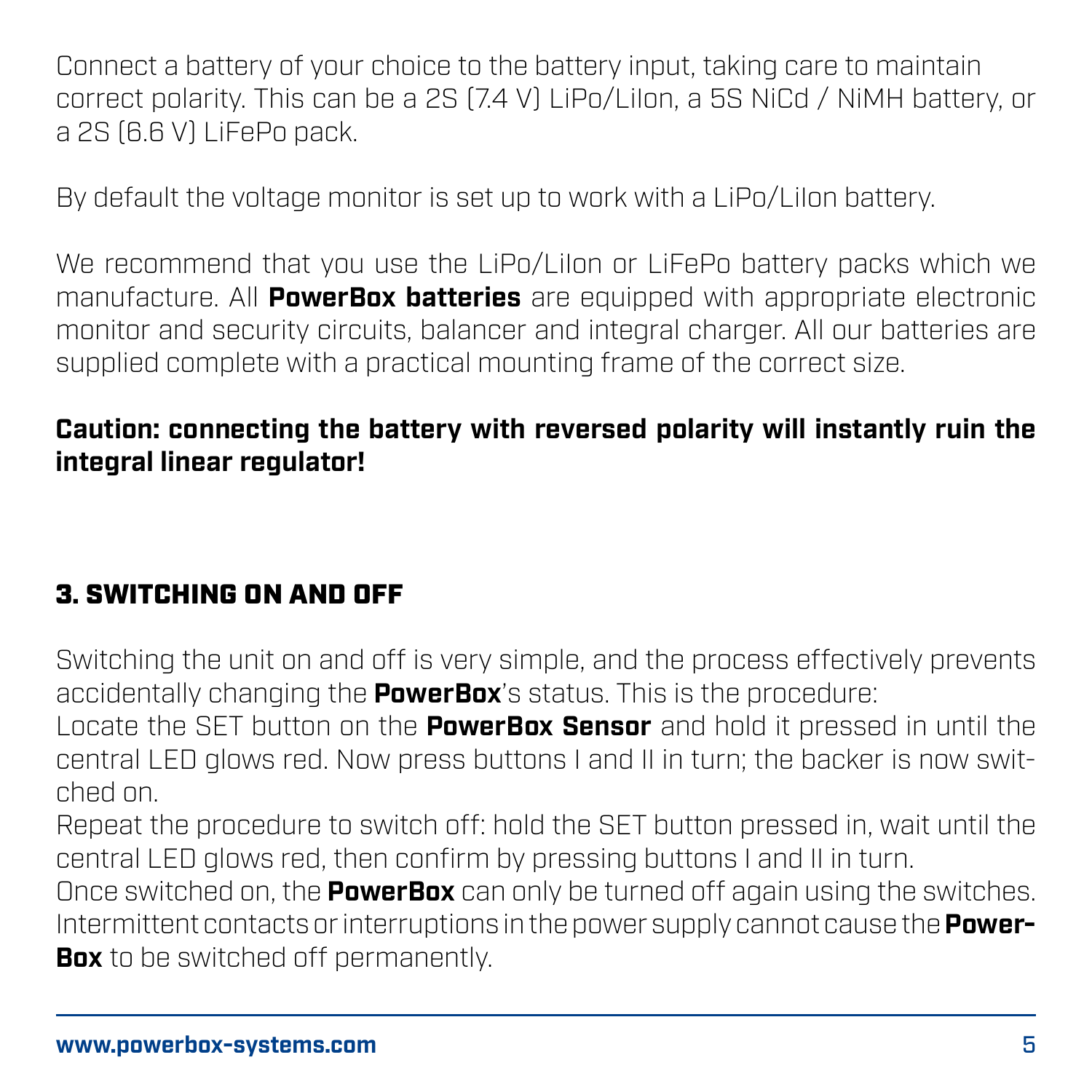#### 4. SETTING THE BATTERY INDICATOR

If you intend to use a 5S NiCd or NiMH battery, or a 2S LiFePo battery, you must set the voltage monitor correctly, otherwise the LED will constantly flash red. However, this setting has no influence at all on the actual switching process or the stabilising circuits.

This is the procedure for setting the various battery types:

- Connect both batteries, and switch on the **PowerBox Sensor**.
- Hold the SET-button pressed in, and observe the middle, red LED.
- The LED first light up red, then go out again after a few moments.
- Pause, keep the button pressed in.
- The LEDs flash red once. If you release the button now, the battery type "2S LiPo" is selected.
- Pause, keep the button pressed in.
- The LEDs flash red twice. If you release the button now, the battery type "5S NiMH" is selected.
- Pause, keep the button pressed in.
- The LEDs flash red three times. If you release the button now, the battery type "2S LiFePo" is selected.

This procedure does take a few seconds, but it is designed to eliminate the risk of changing the setting accidentally. In any case, it only has to be carried out if you switch to a different battery type. The setting is stored permanently in the two micro-controllers.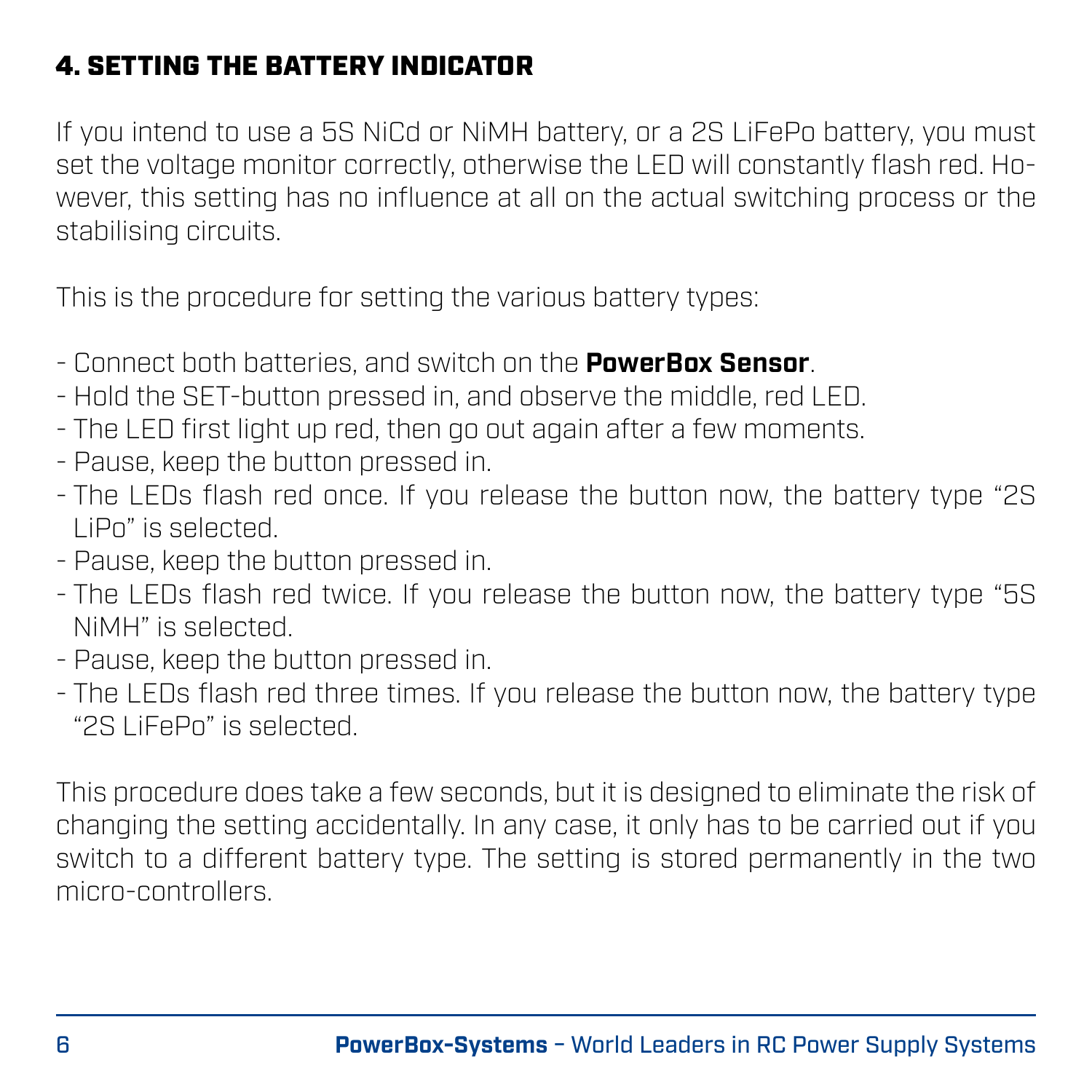#### 5. MAXIMUM POWER CAPACITY

The maximum capacity of the **PowerBox Sensor** is stated in the specification (3 to 5A), but please note that this does not refer to the maximum performance of the **PowerBox Sensor**'s voltage regulator, as it varies according to the efficiency of the cooling measures. To achieve good cooling (and therefore high performance) we have fitted a blue anodized heat-sink on the back of the **PowerBox Sensor**. The heat-sink is recessed into the switch case to ensure that this component cannot be completely covered even if the switch is not mounted in an unfavourable position.

Please ensure that waste heat can be dissipated freely via this heat-sink.

The electronic components are designed for a maximum regulator capacity for at least 12 A. If this level is exceeded, the **PowerBox Sensor** does not switch itself off.

The same applies if the voltage of the batteries falls below 5.9 Volts; this also does not cause the **PowerBox Sensor** to switch itself off, the remaining voltage available is always passed through to the receiving system.

If you notice that the **PowerBox Sensor** becomes hot in use (above 60° Celsius), this is a reliable indication that the servos you are using are consuming a disproportionate amount of power. Please check your servos, pushrods, linkages etc. If the receiving system is in good condition, you can remedy the situation either by re-positioning the **PowerBox Sensor** in a location with a better air-flow, or by replacing the unit with a **PowerBox Gemini II** or **BaseLog**, which are designed for higher-current applications.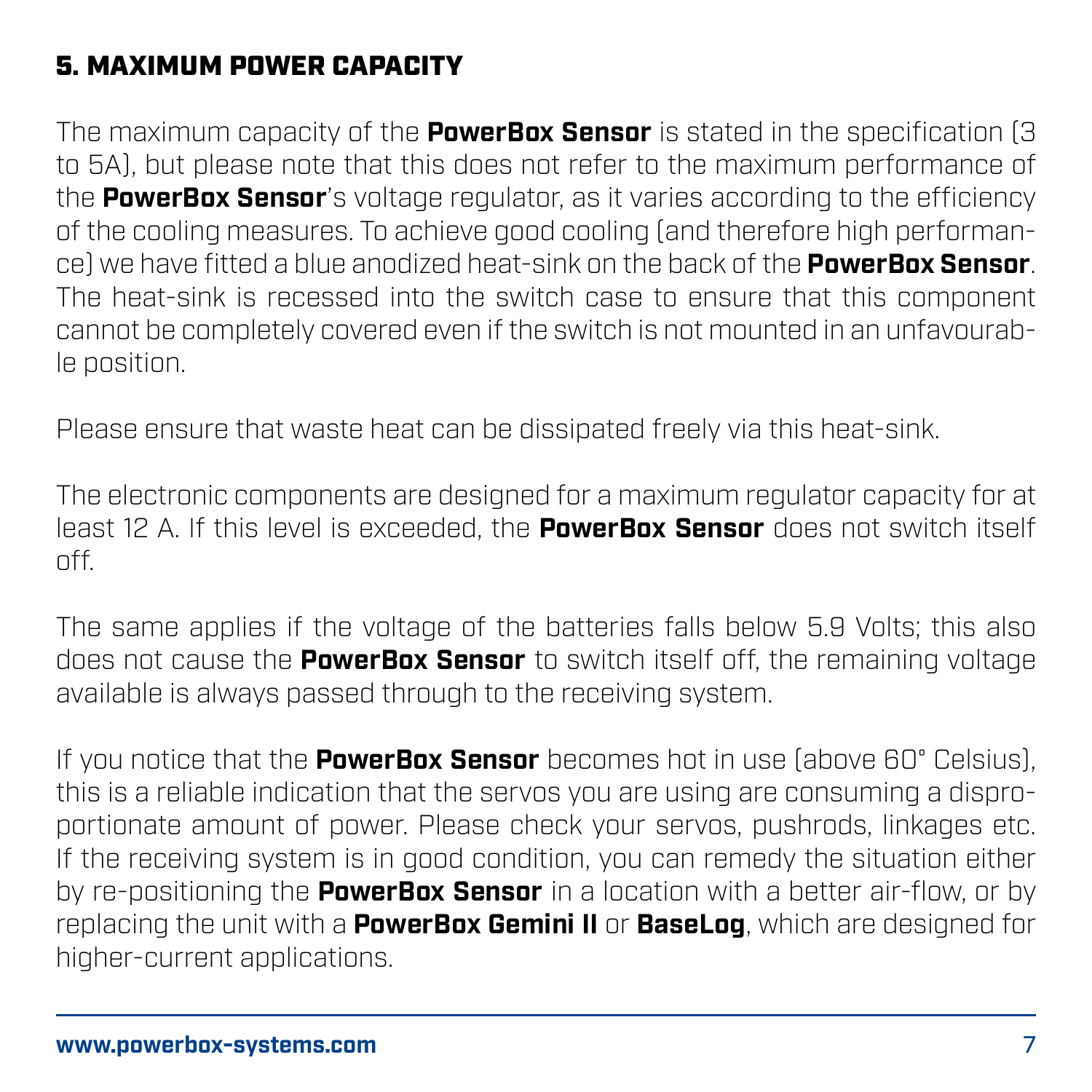#### 6. SPECIFICATION

Operating voltage:  $4.0V - 9.0V$ <br>Power supply:  $2S$  LiPo, 2S Current drain Power-on state: Current drain Standby: 5μA Maximum load current: Peak 2x4A<br>Dron-out voltage: D.3V Drop-out voltage: 0.3V Output voltage: Dimensions: 65 x 23 x 26 mm Weight: 35g<br>Temperature range: 350 = 30°C to +75°C Temperature range:

2S LiPo, 2S LiIon, 2S LiFePo, 5S NiCd/NiMH<br>30mA





#### 8 **PowerBox-Systems** − World Leaders in RC Power Supply Systems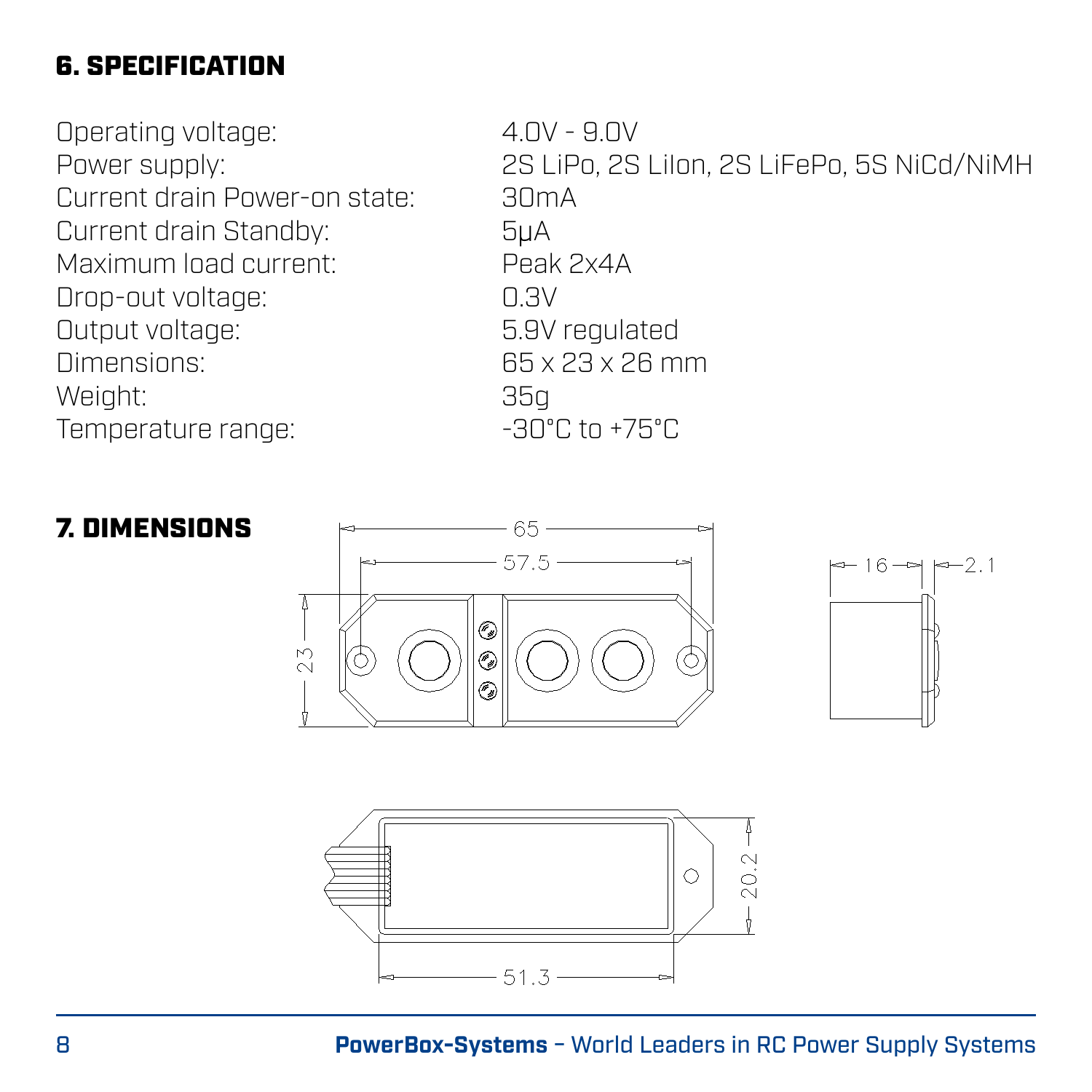#### 8. SET CONTENTS

- PowerBox Sensor
- Mounting screws
- Operating instructions in English and German

#### 9. SERVICE NOTE

We are anxious to offer good service to our customers, and to this end we have set up a Support Forum which deals with all queries concerning our products. This relieves us of a great deal of work, as it eliminates the need to answer frequently asked questions time and again. At the same it gives you the opportunity to obtain help quickly all round the clock - even at weekends. All the answers are provided by the **PowerBox Team**, guaranteeing that the information is correct.

Please use the Support Forum before you telephone us.

You can find the forum at the following address: **www.forum.powerbox-systems.com**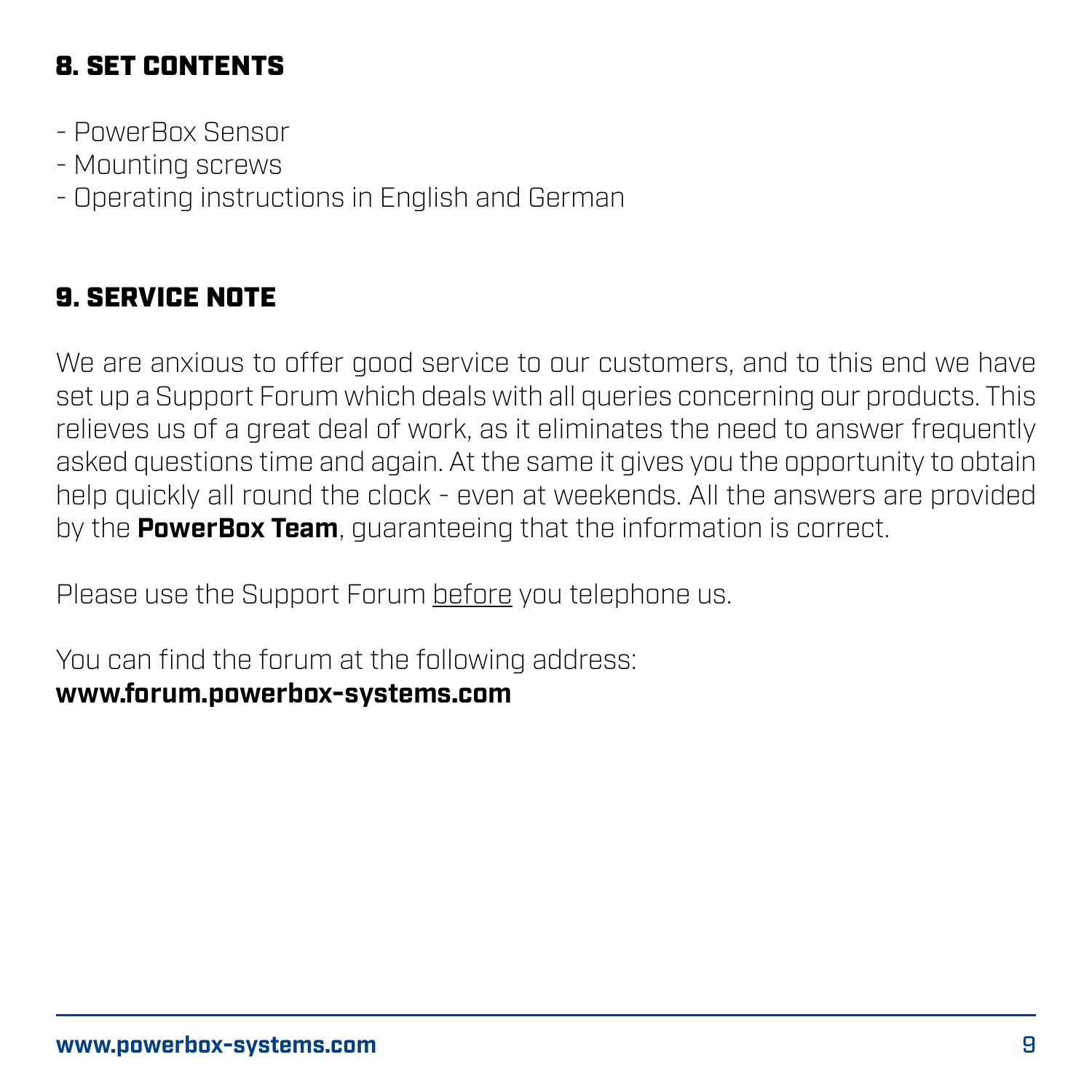#### 10. GUARANTEE CONDITIONS

At **PowerBox-Systems** we insist on the highest possible quality standards in the development and manufacture of our products. They are guaranteed **"Made in Germany"**!

That is why we are able to grant a **36 month guarantee** on our **PowerBox Sensor** from the initial date of purchase. The guarantee covers proven material faults, which will be corrected by us at no charge to you. As a precautionary measure, we are obliged to point out that we reserve the right to replace the unit if we deem the repair to be economically unviable.

Repairs which our Service department carries out for you do not extend the original guarantee period.

The guarantee does not cover damage caused by incorrect usage, e.g. reverse polarity, excessive vibration, excessive voltage, damp, fuel, and short-circuits. The same applies to defects due to severe wear.

We accept no liability for transit damage or loss of your shipment. If you wish to make a claim under guarantee, please send the device to the following address, together with proof of purchase and a description of the defect:

#### **SERVICE ADDRESS**

#### **PowerBox-Systems GmbH**

Ludwig-Auer-Straße 5 D-86609 Donauwoerth Germany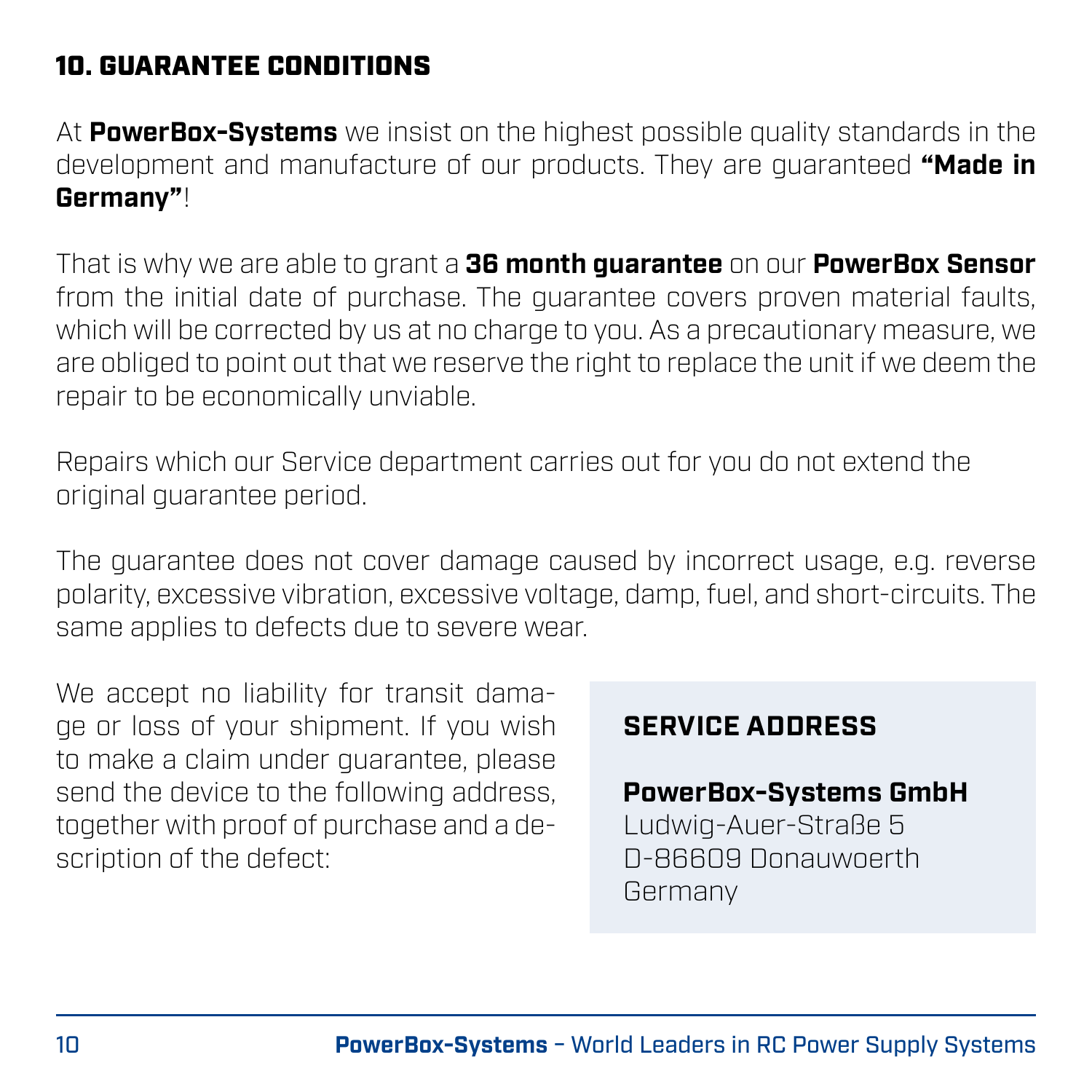#### 11. LIABILITY EXCLUSION

We are not in a position to ensure that you observe our instructions regarding installation of the **PowerBox Sensor**, fulfil the recommended conditions when using the unit, or maintain the entire radio control system competently.

For this reason we deny liability for loss, damage or costs which arise due to the use or operation of the **PowerBox Sensor**, or which are connected with such use in any way. Regardless of the legal arguments employed, our obligation to pay compensation is limited to the invoice total of our products which were involved in the event, insofar as this is deemed legally permissible.

We wish you every success with your new **PowerBox Sensor**.



Donauwoerth, December 2018